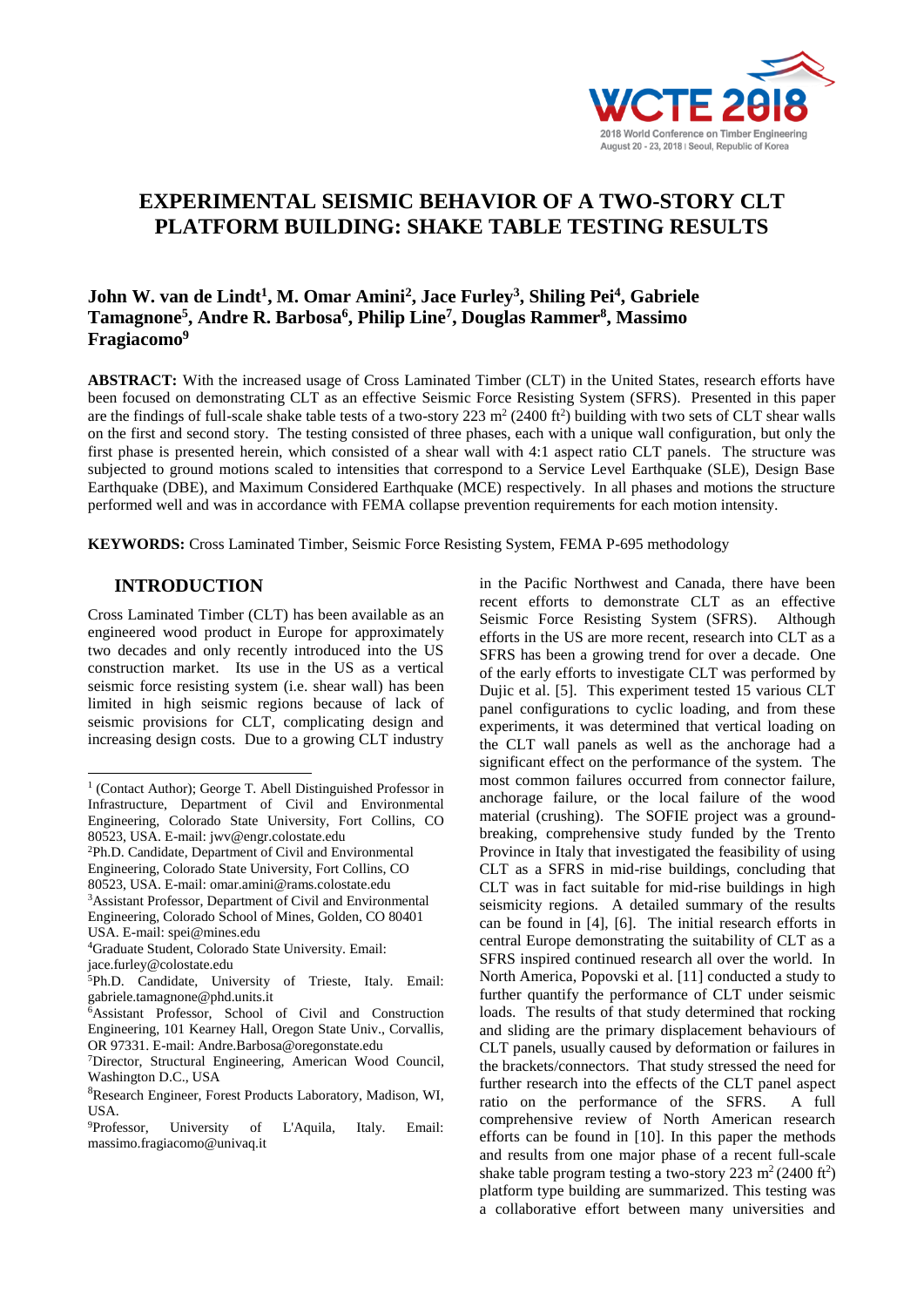organizations, and included three individual stages, each with their own sub-phases. This paper focuses on the final stage in support of a larger multi-year study whose aim is to develop seismic performance factors for CLT as a SFRS using FEMA P-695 (2009) methodology. The testing in this stage was performed in three separate phases, each with its own shear wall configuration, however this paper will focus on the first phase and its specific objective, which was the most basic design configuration in the test series.

# **2 SHAKE TABLE TESTING**

### **2.1 GRAVITY FRAME SHEAR WALLS**

The two-story building test specimen included two systems, a gravity frame and CLT shear walls acting as the SFRS. A plan and elevation view of the structure is presented in Figure 1, and Figure 2 shows the specimen on the shake table. It should be noted that the typical wall configuration would consist of more conventional platform style wall placement with multiple walls throughout the floor plan, but due to specimen limitations two parallel stacked shear wall systems were utilized. The gravity frame consisted of CLT floor/roof diaphragms, glulam beams, and columns. More information on the design and seismic performance of the diaphragm and gravity frame can be found in [3].



*Figure 1: Elevation, plan, and isometric views of test specimen* 



*Figure 2: Two-story test specimen on shake table*

#### **2.2 SHEAR WALLS**

The wall configuration for the CLT shear wall was a 3.7 m (144 in) long wall consisting of four 0.9 m (36 in) long panels representing a 3.55:1 aspect ratio. The purpose of this test and the other phases not presented herein was to investigate the performance and behaviour of high and moderate aspect ratio panels in a full-scale shake table test. The CLT wall was designed under the assumption that the tie-down rods resisted overturning moment, and connections at the base and top of the wall, which were made up generic steel angle brackets with nails, solely resisted shear [1]. The tie-down rods provide a continuous load path with bearing provided at each floor with a steel plate reacting against the floor diaphragm, similar to the system used in light-frame wood construction. Inter-panel connectors comprised of nails and steel plates were also added at the vertical connection between panels. The structure was designed using the Equivalent Lateral Force (ELF) procedure in accordance with ASCE Standard 7-16 [2]. The design spectrum values used were obtained for a location in San Francisco with SDS and SD1 of 1.5g and 1.0g respectively (see ASCE 7 for details). Figure 3 shows the layout of the wall configuration including the interpanel connectors, angle brackets, CLT panels, and tiedown rods.



*Figure 3: Shear wall stack layout*

#### **2.3 INSTRUMENTATION**

As mentioned previously, the test specimen was part of a larger collaborative effort, with the gravity frame and diaphragm remaining constant throughout the testing. Due to this, the instrumentation on the gravity frame and diaphragm remained constant as well. Table 1 summarizes the types and quantities of the instruments on the gravity frame and diaphragm. In the study presented in this paper, the string potentiometers and accelerometers are of particular interest. There were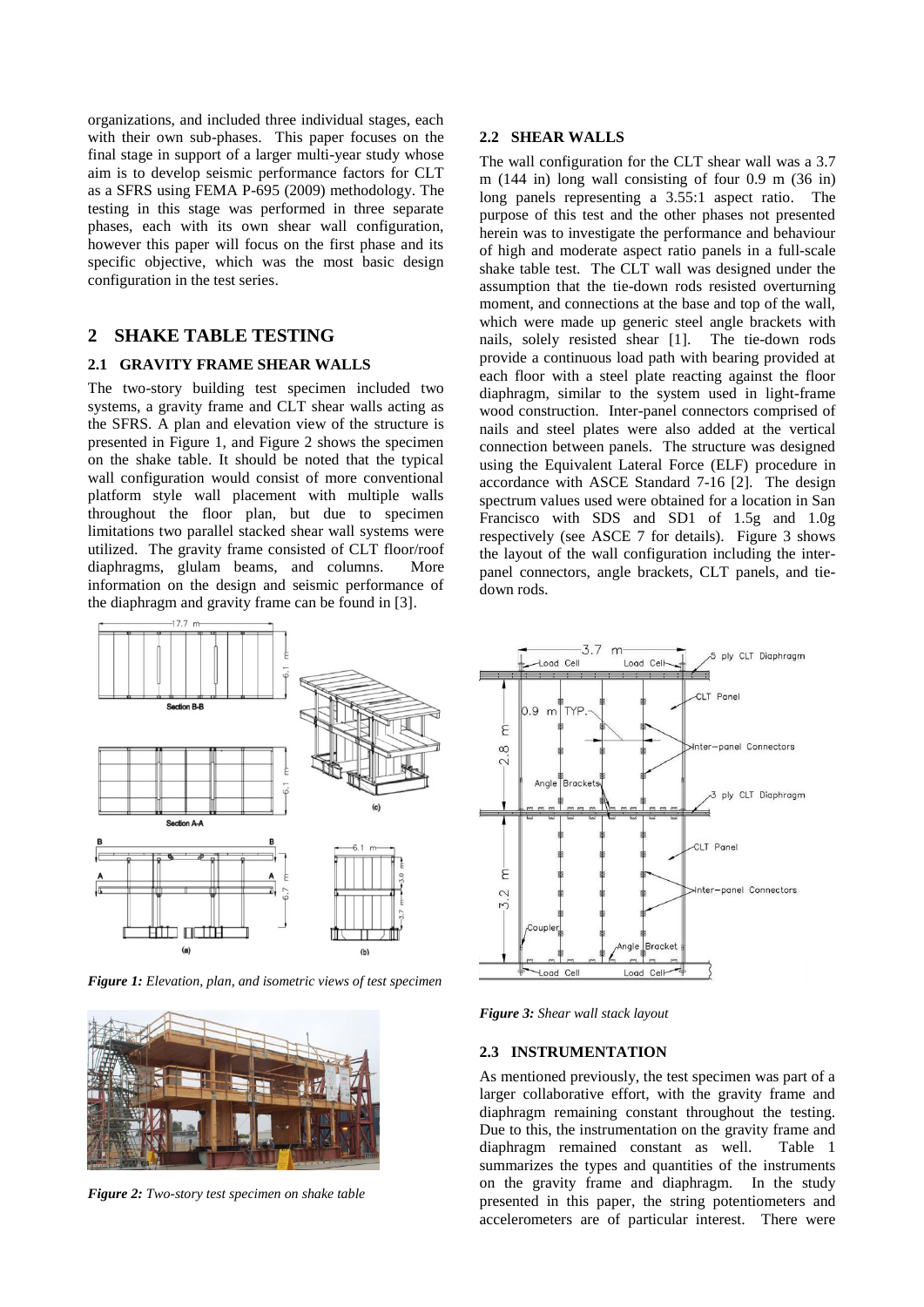string potentiometers placed at quarter points on the east side of the diaphragm (for a total of three per story) on the first and second story of the test specimen. These instruments were used to measure the displacement of their respective stories. There were also accelerometers installed on the four corners of the diaphragm, as well as at quarter points along center. These accelerometers were used along with the distributed mass of the structure to determine the story shears. The instrumentation plan for the shear walls included the deployment of string potentiometers, linear potentiometers, strain gauges, and load cells. Linear potentiometers were added to capture wall deformation including sliding and rocking, and shear wall movement relative to the diaphragm. String potentiometers were deployed to capture relative inter-panel connection movement, and any panel shear deformation. Load cells were placed at the bottom of each tie down rod to measure the overturning force. These load cells were duplicated by strain gauges on each steel rod, which were effective if the rods did not yield. The deployment of instruments on the shear wall is summarized in Figure 4.

Table 1. Instrumentation on gravity frame and diaphragm

| <b>Instrument</b>        | <b>Count</b> |  |
|--------------------------|--------------|--|
| <b>Strain Gauge</b>      | 133          |  |
| Linear<br>Potentiometers | 63           |  |
| String<br>Potentiometers | 42           |  |
| Accelerometer            | 36           |  |



*Figure 4: Shear wall instrumentation deployment*

#### **2.4 GROUND MOTION**

The ground motion selected for the testing was the 1989 Loma Prieta earthquake record. This motion was scaled according to a location in San Francisco, CA to intensities corresponding to a Service Level Earthquake (SLE), Design Base Earthquake (DBE), and Maximum Considered Earthquake (MCE), each having a return period of 72 years, 474 years, and 2475 years respectively. Figure 5 shows the response spectra for the various intensities. The natural period of the building changed throughout testing as a result of damage accumulation and subsequent repairs to the structure, so white noise tests were conducted before and after each test in order to record the change in period. The natural period of the structure was 0.38 sec, 0.41 sec, and 0.45 sec for the SLE, DBE, and MCE, shakes resulting in spectral accelerations of 0.525 g, 0.92 g, and 1.36 g respectively.



*Figure 5: Acceleration response spectra for SLE, DBE, and MCE motions*

### **3 RESULTS**

#### **3.1 DISPLACEMENT PROFILE AND INTERSTORY DRIFT**

Figure 6 presents the displacement profile for the SLE, DBE, and MCE motions. The profile was constructed using the average displacement of the story relative to the ground, and then finding the peak displacement. Figures 7 and 8 present the interstory drift time histories for MCE test for the first and second stories respectively. The structure experienced primarily a first mode response, with the maximum displacement occurring simultaneously to the maximum interstory drift. The maximum displacement experienced by the structure was 158mm (6.22 in) occurring on the second floor during the MCE test. Comparing the displacements of the stories between the DBE and MCE level tests show an increase of more than 1.5 times. This is important to note because the MCE level intensity is scaled to 1.5 times the intensity of the DBE level, and since the max displacement for the MCE was larger than 1.5 times the DBE, it implies a nonlinear response from the structure which was evidenced by slight nail withdrawal in the base shear connectors.

The interstory drift time histories were constructed by comparing the difference in displacement time histories of each story, or in the case of the first story, comparing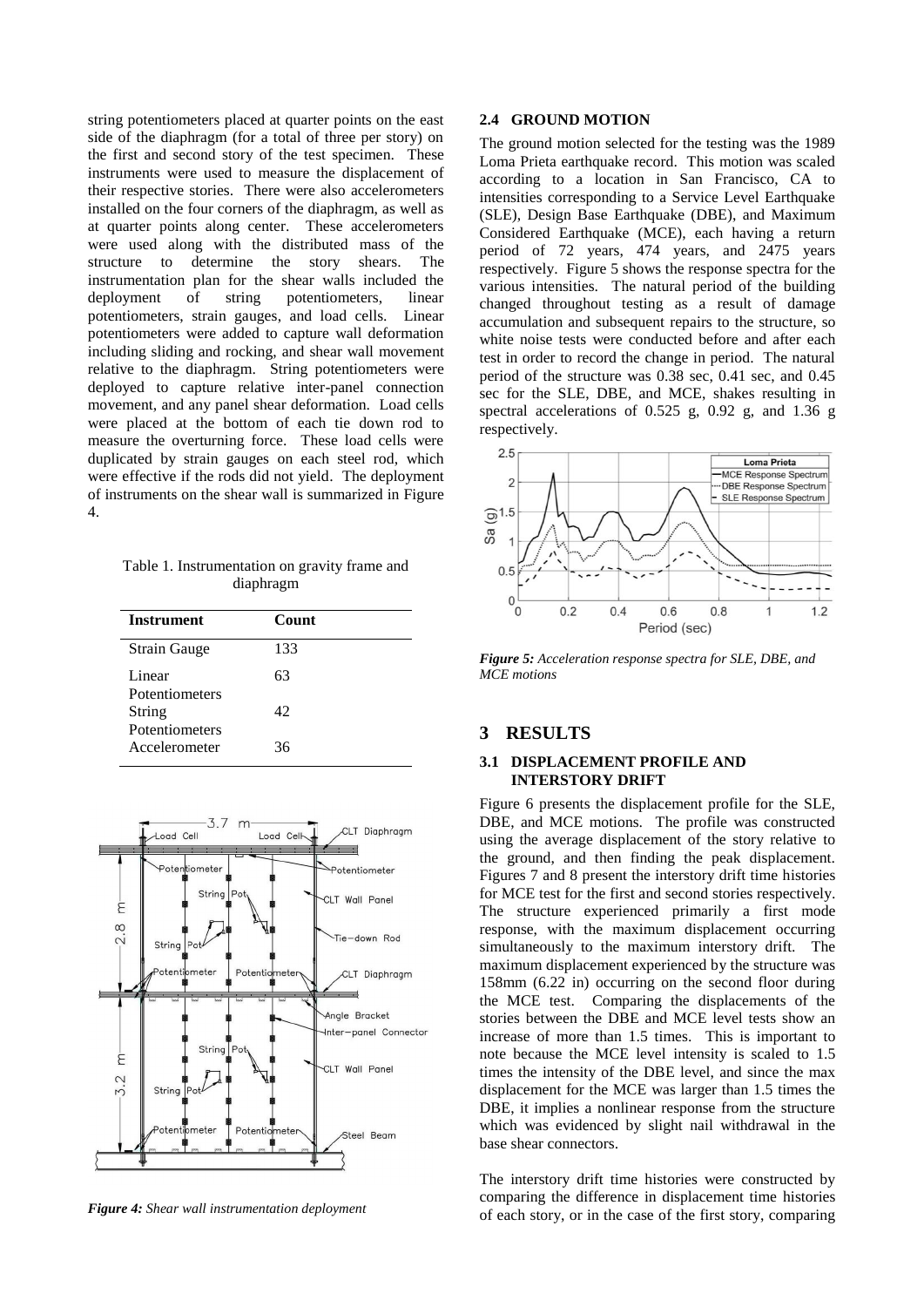the displacement time histories to the table feedback data. The results were then averaged across their respective floors, and the peak was divided by the story height to obtain the peak interstory drift as a percentage of the height,3663 mm (144 in) and 3043 mm (120 in) for the first and second stories respectively. The largest interstory drift recorded for the MCE level tests was 2.7% on the first floor (Figure 7 presents the time history). Comparing the peak interstory drifts in Figure 7 and 8, it can be seen that there is a fairly significant difference between the two, with the first story being larger.



*Figure 6: Displacement profile for SLE, DBE, and MCE* 



*Figure 7: MCE first story interstory drift* 



*Figure 8: MCE second story interstory drift*

#### **3.2 GLOBAL HYSTERESIS**

To calculate the inertial force of each story, the accelerometers located on each corner and along the center of the diaphragm on each story were utilized in combination with the appropriate building mass. The resulting story shear versus relative story displacement yielded the story hysteresis. Figures 9 and 10 present the

story shear for the first and second stories respectively. The maximum base shear of 765 kN (171 kips) occurred during the MCE level test.



*Figure 9: First story shear versus story displacement* 



*Figure 10: Second story shear versus story displacement* 

#### **3.3 TORSION**

As mentioned previously, the test specimen was part of a larger collaborative effort, and due to this, was subjected to over 30 tests, with some being larger than the MCE level test presented in this paper. The SFRS was replaced for this final stage, but because the diaphragms could not be replaced during the full test program, some diaphragm damage was present which may have resulted in torsion. Figure 11 shows the torsional response of the second story of the structure during the MCE test, and the torsion present, with the south end of the story displacing 35 mm (1.38 in) more than the center of the story. The north end of the story however, did not experience significant torsion, implying a variable stiffness across the specimen and like some damage to the splines within the diaphragm. The torsion for the first story and DBE and SLE level tests was not as pronounced, but still present. Despite the introduction of some torsion, which increased during the test program, the CLT shear wall stacks still performed well.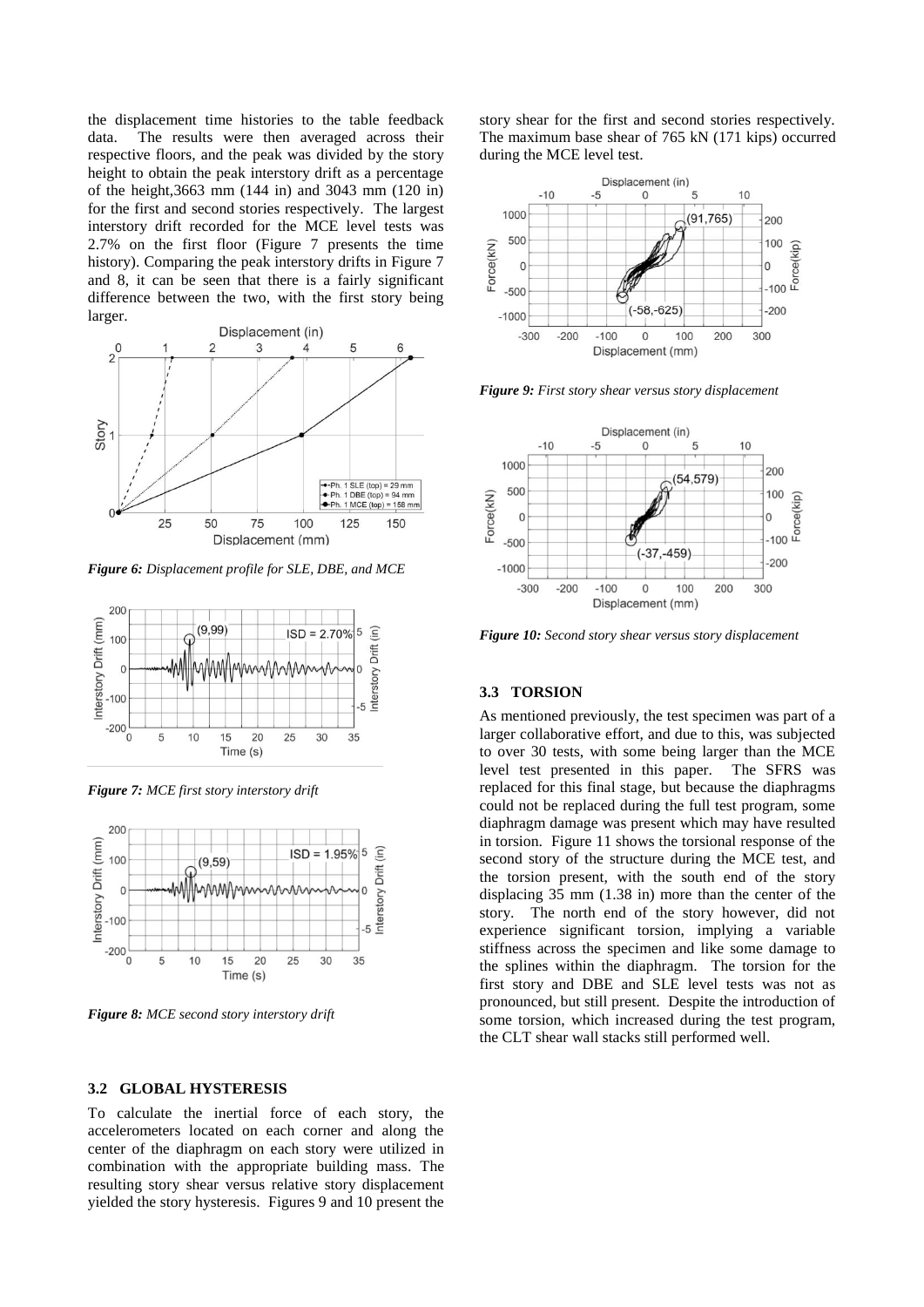

*Figure 11: MCE torsional response of the second story*

#### **3.4 UPLFIT AND RELATIVE PANEL DISPLACEMENT**

A rocking behavior was anticipated for the 4:1 aspect ratio walls, and to capture this, two measurements were recorded. The first measurement was the uplift of the CLT panels, which was recorded at the base and top of both end panels on the first and second stories. Figure 12 shows the uplift that occurred at the base of the west CLT panel on both the first and second stories. It is clear that larger uplift occurred on the base of the first story, which was expected. The top of the panels experienced much less uplift than the base in the case of both the first and second stories. Relative panel displacement was the second measurement recorded to capture the potential rocking in the CLT panels. This was recorded on two out of the three inter-panel joints on both the first and second floors, in both the vertical and horizontal direction, but the movement in the horizontal direction proved to be negligible. Figure 13 shows the maximum recorded vertical relative panel displacement for the MCE test on both the first and second stories. The relative panel displacement followed a similar pattern to the uplift with the first story displacement being the largest. The recorded uplift and relative panel displacements show that rocking was indeed present in the testing, and in fact was the controlling behaviour of the 4:1 aspect ratio shear walls. This was expected, and confirmed results from isolated shear wall testing.



*Figure 12: MCE CLT panel base uplift*



*Figure 13: MCE Vertical relative panel displacement* 

#### **3.5 SLIDING**

Potential sliding behavior was captured using linear potentiometers located at the base and top of the shear walls on both and second stories, with the primary goal of capturing any sliding and comparing to captured rocking behaviour. Figure 14 presents the sliding recorded at the base of the first and second stories for the MCE level test. The sliding across both stories was relatively uniform, with sliding in the first story being slightly greater. The top of the wall experienced minimal sliding compared to the base. Overall, it is clear comparing Figure 14 to Figure 12 that rocking behavior controlled the deformation behaviour of the 4:1 aspect ratio panels.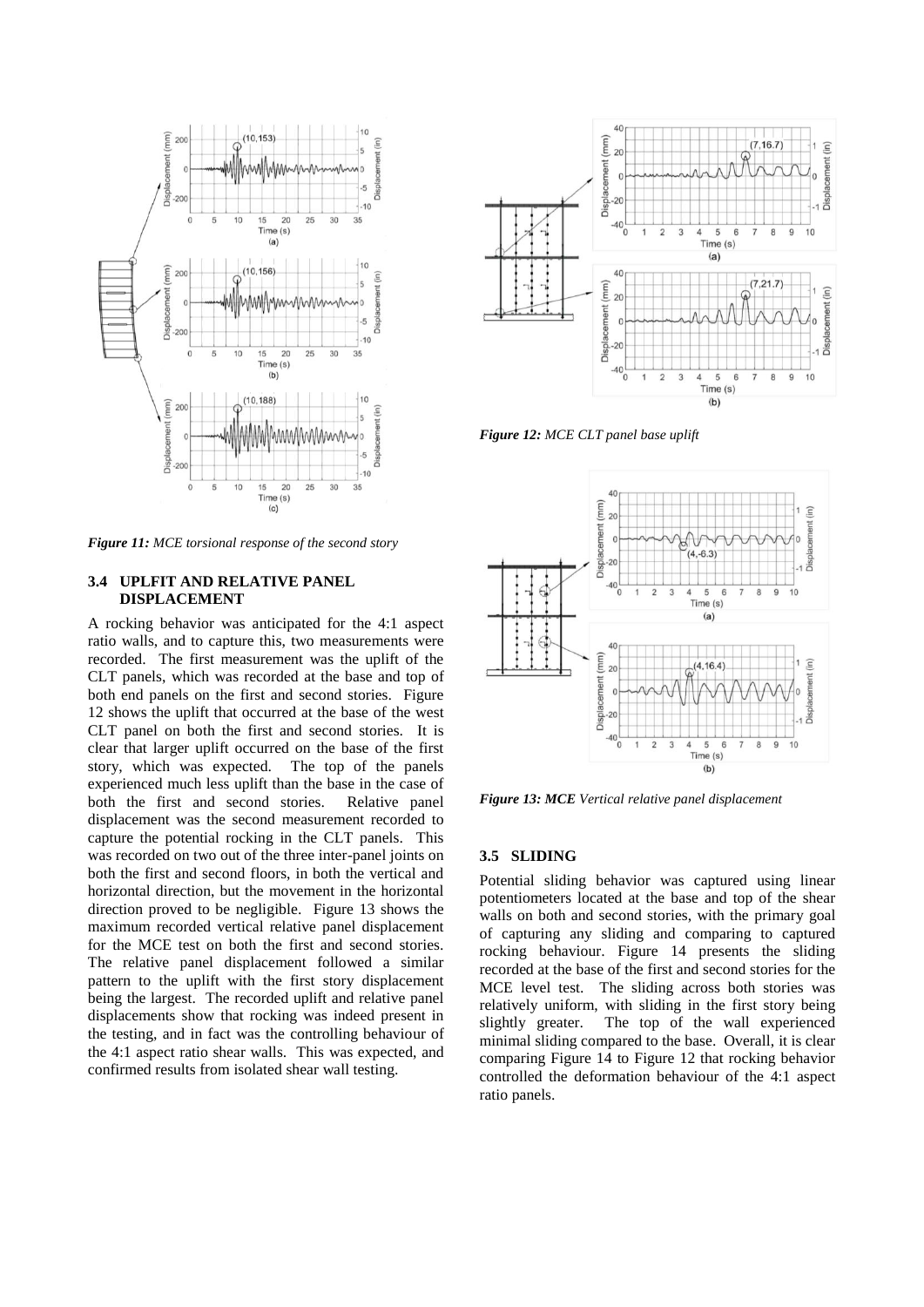

*Figure 14: MCE base sliding for first and second stories*

#### **3.6 HOLD DOWN ROD FORCE**

As mentioned previously, ATS tie-down rods were installed on either end of the shear wall stacks, with the design assumption that the tie-down rods would resist the overturning moment, and the CLT shear walls would resist shear and any compression. To facilitate this behaviour, the ATS rods were allowed to slip through at the base of the structure so they did not take any compression. Bearing plates were placed on the diaphragm of each story to provide the reaction for the rods in tension. Figure 15 shows the load cell data recorded at the base of the tie-down rods on the first story during the MCE level test. The largest force recorded was 166.9 kN (37 kips), which was large enough to likely yield the rod, although the structure still performed well. Yielding of the rods is not an issue at MCE level but should not occur at DBE intensity. It is also evident that the loading on the tie-down rods was asymmetric, across the story. This is most likely due to the presence of torsion, as mentioned earlier.



*Figure 15: MCE first story load cells*

# **4 CONCLUSIONS**

In all phases and ground motion intensities, the structure performed well and in accordance with FEMA requirements for life safety. The displacements measured at the floor and roof diaphragms for Loma Prieta at MCE level can be seen in Figure 2 and Figure 3 respectively. Testing Phase 1 and 3 with 4:1 aspect ratio panels exhibited rocking behaviour, while Testing Phase 2 with 2:1 aspect ratio panels mainly showed sliding. The 2:1 aspect walls also demonstrated more nail pull out and deformation in the angle connectors. This testing demonstrated that both the 2:1 and 4:1 panel aspect ratios provide life safety, while also highlighting the differing characteristics of the two aspect ratios.

# **ACKNOWLEDGEMENT**

The authors gratefully acknowledge U.S. National Science Foundation grant 1634628. The authors acknowledge the U.S. Forest Products Laboratory in Madison, Wisconsin for their continued support of the CLT P695 program through several Joint Venture agreements between FPL and Colorado State University. The authors would also like to acknowledge support for the two-story shake table testing program from industry partners including: Katerra, Simpson Strong-Tie, Forest Products Laboratory, Softwood Lumber Board,